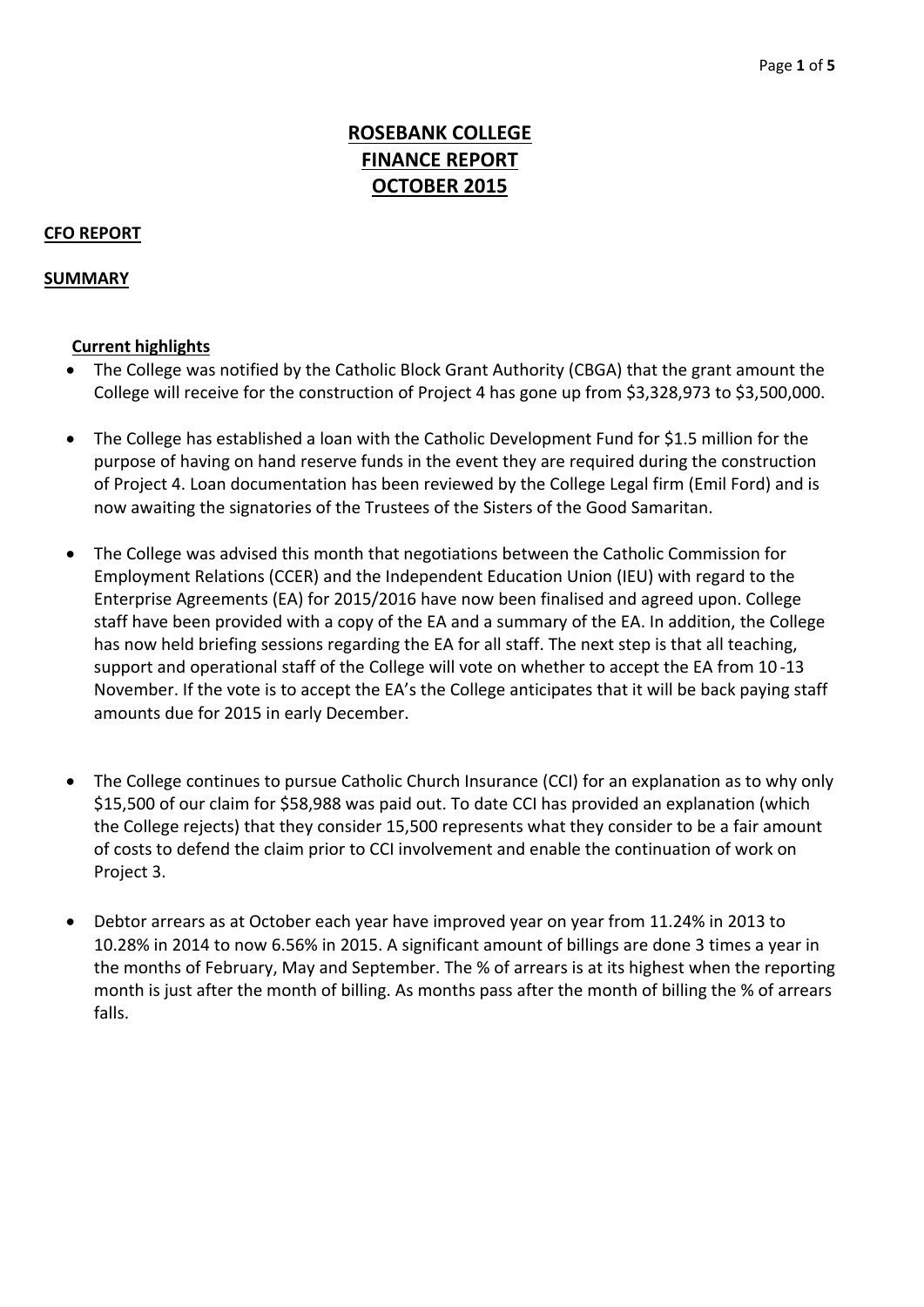### **DETAILED REPORTS**

### **CASHFLOW**

- Closing cash position as at 31 October was \$10,717,577.
- Projected closing cash position at 31 December 2015 is \$9,048,928 which is \$2,148,968 higher than our budgeted closing cash position for the year of \$6,899,960. The projection for 2015 this month has not changed significantly since last month.
- Our long range cash forecast for the period ending 31 December 2016 is \$5,973,184. The projection for 2016 this month has not changed significantly since last month.

#### **INCOME ANALYSIS**

- **Schools Fees and Charges (No significant change in projection from September2015)**
- **Grants Received (No significant change in projection from September2015)**

During the month the College received the third and final Commonwealth Recurrent grant allocation for 2015. The amount received was \$2,808,726. The amount received was not significantly different to our budgetary expectations.

#### **Building Fund**

Building funds received in the month of October were \$26,996. Interest received on the building fund for October 2015 was \$2,878. \$200,000 was transferred out of the Building Fund this month to pay for building works and building related repairs and maintenance. The balance as at the end of October 2015 is \$1,362,742. The Building fund reserve is held in three accounts. Two accounts are held with the CDF that total \$1,133,144 and, the other account is held with the ANZ bank \$229,598.

- **Other Income (No significant change in projection from September2015)**
- **EXPENDITURE ANALYSIS (No significant change in projection from September2015)**

#### **REVENUE AND EXPENDITURE SURPLUS / (LOSS)**

- Year to date surplus is \$4,681,679 which is \$799,398 higher than budget.
	- o Wages and salaries expense is contributing to \$642,122 of the surplus amount in excess of budget. This is due to the following reasons;
		- There has been a lot of staff movement during 2015 which has seen a number of experienced higher paid staff replaced by younger staff.
		- A number of staff that were at a Step 13 level at the end of 2014 have not yet applied to move up to a senior teacher 1 (ST1). The progress from Step 13 is not an automatic one. We have made the assumption that in 2016 that all staff on Step 13 will apply to become an ST1. Two staff members are waiting for reclassification and the remainder have postponed this process until 2016.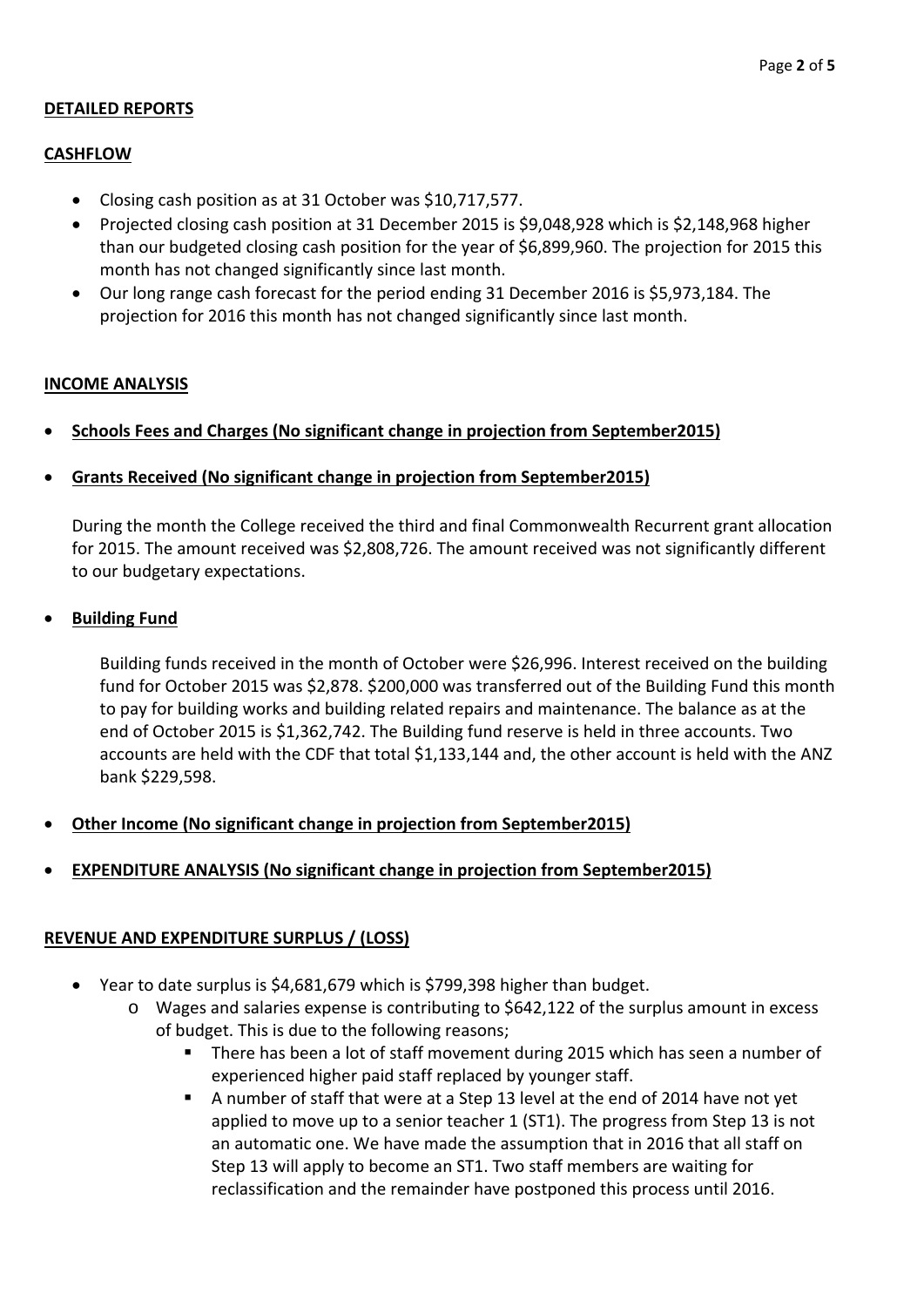- **There were 3 new teacher positions created in 2015 where we had budgeted for** there to be 6. In addition 1 of those positions appointed was appointed at a Step 13 level. When budgeting for 2015 for additional staff we assumed that we would be employing a ST1 with 2 point co-ordinators loading.
- During 2015 we have employed the equivalent of 2.0 FTE Support staff members however they did not start until mid‐way through the year.
- Our excess surplus year to date for wages and salaries expenses will be reduced to \$529,314 by the end of 2015 once the new EA's for Teachers, Support and Operational Staff is voted upon, approved then amounts due to our staff for 2015 are back paid for the current year.
- o Interest expense on loans with the Catholic Development Fund (CDF) is contributing to \$124,052 of the year to date surplus. For budget setting purposes interest rates were set at 6.5% for 2015. Throughout 2015 interest rates charged by the CDF have been 5.0% and are unlikely to rise for the remainder of 2015.
- The projected operating surplus for the year is \$2,756,091 which is \$809,901 higher than the annual budget of \$1,946,190. There has been no significant change to the surplus projection for 2015 since September 2015.

### **DEBTOR ANALYSIS**

- Total receipts in the month of October related to current year billings total \$552,813. Collections for October year to date are \$6,836,906 (a yield of \$5,839 per student) compared to collections for October year to date in 2014 of \$5,871,798 (a yield of \$5,367 per student). Arrears on current year billings are 6.56% year to date compared to 10.28% in 2014.
- Arrears carried forward from prior years are \$564,425. Receipts during the month of October related to prior year debt were \$36,268. Year to date the College has collected 63% of prior year debt that is \$358,225. The balance of arrears from prior years outstanding as at 31 October 2015 is \$206,200.

### **CAPITAL EXPENDITURE**

## **A. INTERNAL WORKS**

 Actual expenditure incurred on Capital works year to date is \$703,983. This represents 88% of the annual 2015 Capital Works Expenditure budget.

### **B. BUILDING PROJECTS**

### **PROJECT 4 (The Administration Building)**

The College was notified this month that the grant amount to be received for Project 4 has increased from \$3,328,973 up to \$3,500,000. The reason for the increase was that there was a miscalculation by the CBGA which excluded the cost of renovation works required on GLA's in the Erie building. The CBGA require this work to be undertaken as part of their grant offering. The renovation works on the Erie building are included in the College Project 5 with an allocated cost of \$149,000. The College will be allocating the portion of the grant associated with the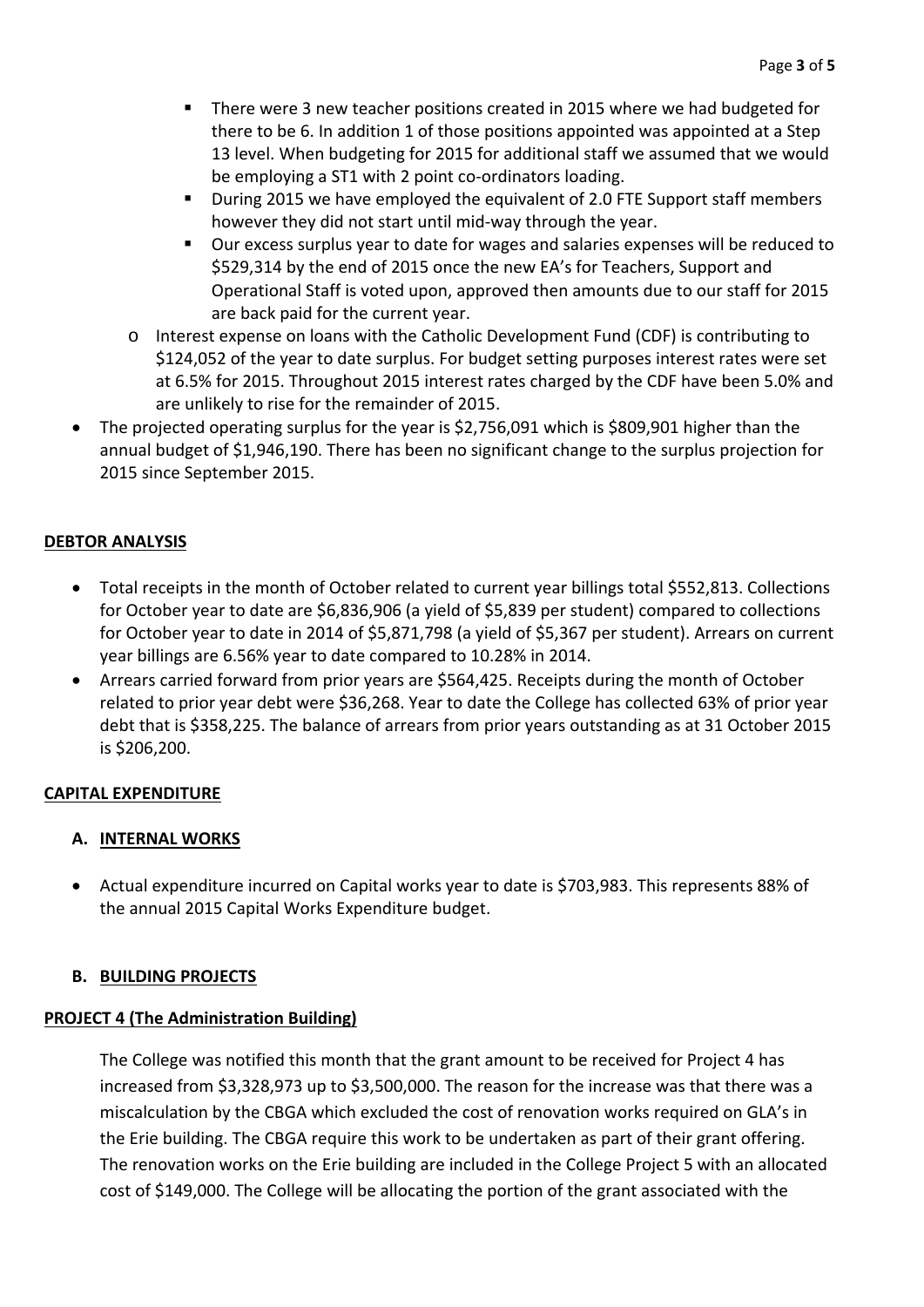renovation of the Erie block GLA's (\$171,027) to Project 5 in order to match grant revenue with associated costs.

In addition the College has put in place a loan facility of \$1.5 million with the CDF this month which the College plans to not draw upon. The facility has been setup in case the College requires additional funds for Project 4.

The contract between the College and Steve Watt Constructions will be signed in the month of November.

Construction insurance is being taken out by the College with Catholic Church Insurance (CCI). Within the policy there will be coverage for existing buildings up to the value of \$3 million.

Insurance coverage of both the chapel and the Gardens / Cemetery area have been moved across to the College insurance program with CCI.

### **SUMMARY AND STATUS OF COMPLIANCE REPORTING OBLIGATIONS IN 2015**

#### **A: FINANCIAL**

| <b>Reporting to</b>              | <b>Reporting Obligation</b>  | <b>Due</b>        | <b>Status</b> |
|----------------------------------|------------------------------|-------------------|---------------|
| <b>Catholic Development Fund</b> | <b>Quarterly reporting</b>   | 31 January 2015   | Submitted     |
| (CDF)                            | obligations for loans        |                   |               |
|                                  |                              | 30 September 2015 | Submitted     |
|                                  |                              | 31 September 2015 | Submitted     |
|                                  |                              | 31 October 2015   | Submitted     |
| <b>ATO</b>                       | <b>BAS</b> return            | 28 September 2015 | Submitted     |
|                                  |                              | 28 October 2015   | Submitted     |
|                                  |                              | 28 September 2016 | Not Due       |
|                                  | FBT return                   | 21 September 2015 | Submitted     |
| Australian Charities & Not-      | 2014 Annual                  | 30 September 2015 | Submitted     |
| <b>For-Profit Commission</b>     | <b>Information Statement</b> |                   |               |
| <b>Catholic Education</b>        | Annual Acquittal of          | 28 November 2015  | Not due       |
| <b>Commission NSW</b>            | funds received for           |                   |               |
|                                  | targeted programs            |                   |               |

#### **B: EDUCATIONAL**

| <b>Reporting to</b>         | <b>Reporting Obligation</b> | Due               | <b>Status</b> |
|-----------------------------|-----------------------------|-------------------|---------------|
| Commonwealth                | Annual Report for 2014      | 9 September 2015  | Submitted     |
| Department of Education     |                             |                   |               |
|                             | <b>Annual Financial</b>     | 30 September 2015 | Submitted     |
|                             | Questionnaire               |                   |               |
|                             | Commonwealth                | 8 October 2015    | Submitted     |
|                             | Census                      |                   |               |
| <b>NSW State Government</b> | <b>First Half Census</b>    | 21 September 2015 | Submitted     |
|                             | <b>Second Half Census</b>   | 8 October 2015    | Submitted     |